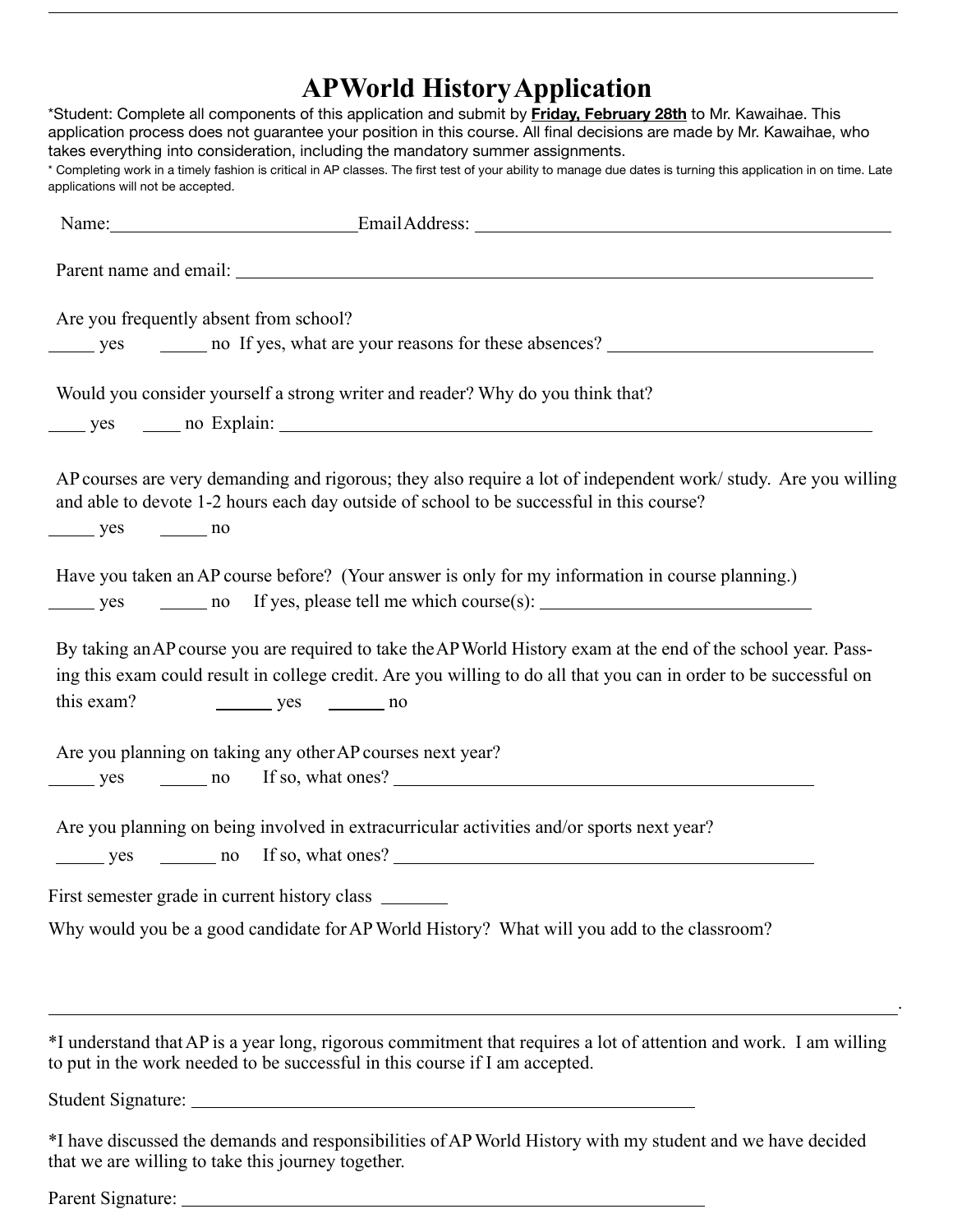**Complete the tasks below on a separate sheet of paper, stable them to your application,and turn them in to Mr. Kawaihae.** 

## **Task 1:**

Answer the question below. There is no writing length requirement/expectation.

Critical thinking brainteasers have been created to assess candidates on the following key skills...

- **– Problem Solving.** Can you at least attempt to solve problems on your own?
- **– Analysis.** Can you look at the big picture and analyse all the available information to find a solution?
- **– Creativity.** Do you think outside the box? Sometimes, all it takes is a little bit of creative thinking orlooking at things in a different way.

#### **Question:**

**"If you were a pizza delivery person, how would you benefit from scissors?"** 

#### **Task 2:**

### **Historical ContextAssessment**

\*You must complete the AP Assessment. The essay must be typed and stapled to this application when it is turned into Mr. Kawaihae. Please read the assessment carefully and follow all directions.

This question is designed to test your ability to think critically in a historical context. This should be 4-5 paragraphs.

**Evaluate the cause, as well as the positive and negative effects, of your favourite event in history. Make sure you tell me about the event and analyse key details. You can use source material but make sure you document your sources in proper APA format.**

*Tip- Do not tell me WHY it is your favourite event, explain it in such a way that I will come to the conclusionon my own.*